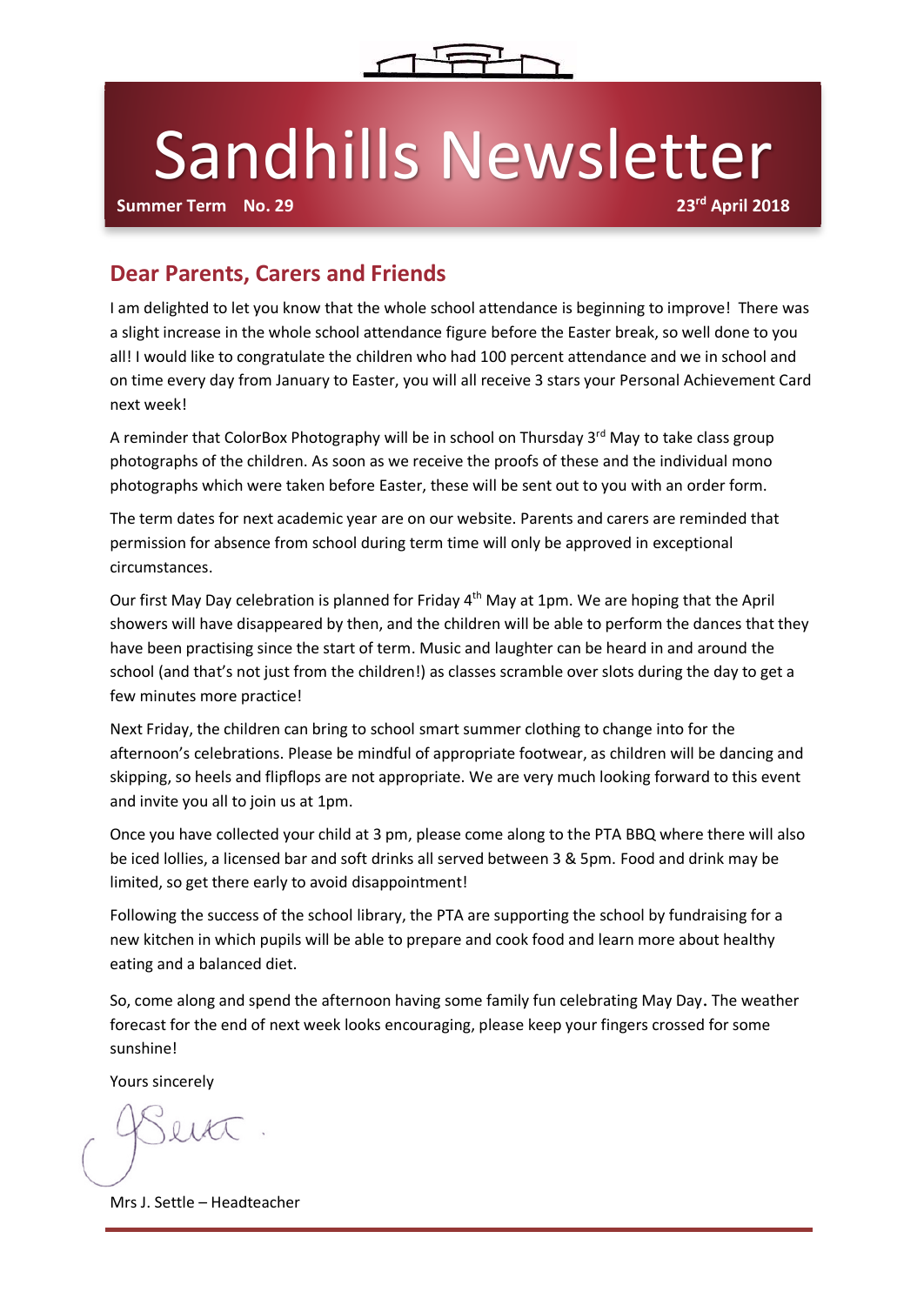

### **Attendance**

The table below shows the overall attendance for each class since the start of the school year in September, and for last week.

The whole school attendance so far for the current academic year is 95.6% which is well below our school target of 96.5% and the National Average of 96.1%

| <b>Class</b> | <b>Overall attendance</b> | Last week | <b>Class</b> | <b>Overall attendance</b> | Last wee |
|--------------|---------------------------|-----------|--------------|---------------------------|----------|
| FSU-C        | 95.4%                     | 97.5%     | 3N           | 96.1%                     | 92.0%    |
| FSU-M        | 95.1%                     | 93.3%     | 4T           | 95.9%                     | 93.7%    |
| 1H           | 96.4%                     | 99.3%     | 5S           | 95.5%                     | 96.7%    |
| 1S           | 94.8%                     | 97.8%     | 6G           | 95.0%                     | 91.2%    |
| 2HL          | 94.3%                     | 96.1%     | 6H           | 95.4%                     | 92.1%    |
| 2S           | 97.1%                     | 96.8%     |              |                           |          |

| <b>Class</b> | <b>Overall attendance</b> | Last week | <b>Class</b> | <b>Overall attendance</b> | Last week |
|--------------|---------------------------|-----------|--------------|---------------------------|-----------|
| SU-C         | 95.4%                     | 97.5%     | 3N           | 96.1%                     | 92.0%     |
| SU-M         | 95.1%                     | 93.3%     | 4T           | 95.9%                     | 93.7%     |
| 1H           | 96.4%                     | 99.3%     | 5S           | 95.5%                     | 96.7%     |
| <b>1S</b>    | 94.8%                     | 97.8%     | 6G           | 95.0%                     | 91.2%     |
| 2HL          | 94.3%                     | 96.1%     | 6H           | 95.4%                     | 92.1%     |

#### Only Class 2S has maintained their attendance above the school target.

#### **Superstar Learners of the Week!**

I am delighted to list the names of the children awarded Star of the Week! You have demonstrated a growth mindset and worked hard to achieve your certificates – we are all enormously proud of your efforts!

| <b>Class</b> | <b>Name</b>  |  | <b>Class</b> | <b>Name</b>         |
|--------------|--------------|--|--------------|---------------------|
|              | Darcey-Ann R |  | $Y3-N$       | Andrew M            |
| <b>FSU</b>   | Tomer M      |  |              | $Ella-MayN$         |
| $Y1 - H$     | Penelope M   |  | $Y4-T$       | Adam S              |
|              | Jayden E     |  | $Y5-S$       |                     |
| $Y1-S$       | Kristian L   |  | $YG-G$       | Harrison J-         |
| $Y2-S$       | Edie-Mae W   |  |              | Lily-Rose $\lambda$ |
| $Y2 - HL$    |              |  | Y6-H         | Koya P-F            |

| <b>Class</b> | <b>Name</b>  |
|--------------|--------------|
| $Y3 - N$     | Andrew M     |
| $Y4 - T$     | Ella-May M   |
|              | Adam S       |
| $Y5-S$       |              |
| Y6-G         | Harrison J-P |
| $Y_{6}$ -H   | Lily-Rose W  |
|              | Koya P-F     |

# **Personal Achievement Cards!**

We are enormously proud of the children who have completed a Personal Achievement Card.

| <b>Name</b> | Card         |
|-------------|--------------|
| Sammy B     | 1            |
| Ruby L      | 1            |
| Asia B      | 1            |
| Maddie B-L  | 1            |
| Pearl B     | $\mathbf{2}$ |
| Otis T-W    | 2            |
| Eve B       | 1            |
| Millie      | $\mathbf{2}$ |
| Amy         | $\mathbf{2}$ |

| <b>Name</b> | Card         | <b>Name</b> | Card         | <b>Name</b> | Card         |
|-------------|--------------|-------------|--------------|-------------|--------------|
| Sammy B     | 1            | Ross E      | 1            | Aaliyah E-O | 1            |
| Ruby L      | 1            | Summer G    | 1            | Phoenix E-O | 1            |
| Asia B      | 1            | Lyra C      | 1            | Betty $M-C$ | 1            |
| Maddie B-L  | 1            | Dexter K    | 1            | Shaney E    | $\mathbf{2}$ |
| Pearl B     | $\mathbf{2}$ | Katie M     | $\mathbf{2}$ | Ella W      | 1            |
| Otis T-W    | $\mathbf{2}$ | Michael M   | 1            | Reuben J    | 1            |
| Eve B       | 1            | William G   | 1            | Jamie L-W   | 1            |
| Millie      | $\mathbf{2}$ | Tayte       | $\mathbf{2}$ | Jaya M      | $\mathbf{2}$ |
| Amy         | $\mathbf{2}$ | Lewis       | 1            |             |              |
|             |              |             |              |             |              |

| Name        | Card |
|-------------|------|
| Aaliyah E-O | 1    |
| Phoenix E-O | 1    |
| Betty M-C   | 1    |
| Shaney E    | 2    |
| Flla W      | 1    |
| Reuben J    | 1    |
| Jamie L-W   | 1    |
| Jaya M      | 2    |
|             |      |